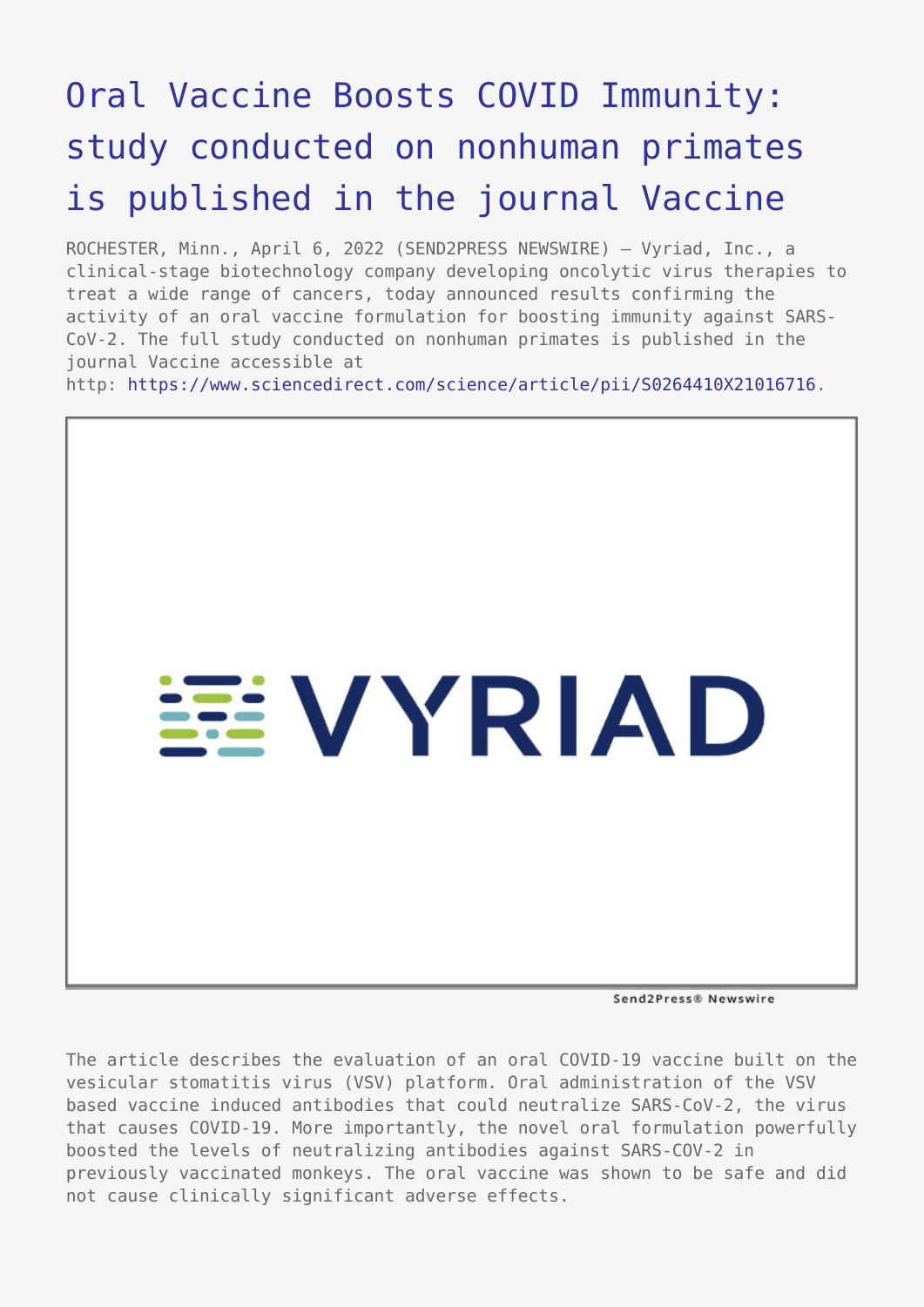"By tweaking the way we generate the VSV-SARS vaccine, we created a new oral formulation that worked remarkably well to boost virus neutralizing antibody titers when administered into the cheek pouches of cynomolgus macaques whose immunity was waning after they had been primed with an intramuscular vaccine," stated Kah-Whye Peng, Ph.D., Chief Technical Officer of Vyriad, and first author of this publication. "Oral dosing is convenient and more likely to be accepted by people who are reluctant to receive yet another intramuscular injection to boost their immunity."

The COVID-19 pandemic is not over and there is a continued need to deliver vaccines to a much of the world's population. An effective oral vaccine/booster has the potential to dramatically improve vaccine uptake rates by addressing some of the key barriers to effective deployment such as logistics of distribution to remote populations, fear of needles, and administration to young children.

"We are excited by these groundbreaking findings. Vyriad has cGMP manufacturing capabilities and is running clinical trials using an engineered VSV for cancer therapy. We are therefore actively seeking partnership to help bring this promising platform to human testing," stated Stephen J Russell, M.D., Ph.D., Chief Executive Officer of Vyriad.

The publication is a collaboration between researchers at Vyriad, Imanis Life Sciences, Regeneron Pharmaceuticals, and the University of Minnesota.

## **About Vyriad, Inc.**

Vyriad is a clinical-stage company developing virus-based therapeutics, focusing initially on proprietary oncolytic virus therapies for the treatment of cancers with significant unmet needs. Founded by scientists at Mayo Clinic and the University of Miami, Vyriad is working with VSV, measles and picornavirus platforms, programming their viruses to selectively attack cancer cells, thereby igniting antitumor immune responses that can complete the process of tumor destruction and prevent disease recurrence.

Our lead platform, derived from vesicular stomatitis virus (VSV), is being evaluated in ongoing Phase 1-2 clinical trials addressing multiple cancer types. Vyriad and Regeneron Pharmaceuticals, Inc. (NASDAQ: REGN) have a wellestablished broad-based strategic agreement for the discovery and development of new oncolytic virus treatments for cancer leveraging Vyriad's VSV platform and Regeneron's PD-1 inhibitor Libtayo® (cemiplimab-rwic) as well as its unmatched antibody discovery capabilities. Vyriad is a privately held company based in Rochester, Minnesota.

For more information, visit [https://vyriad.com/.](https://vyriad.com/)

**CONTACTS:**

**Media Relations:**

mediarelations@vyriad.com